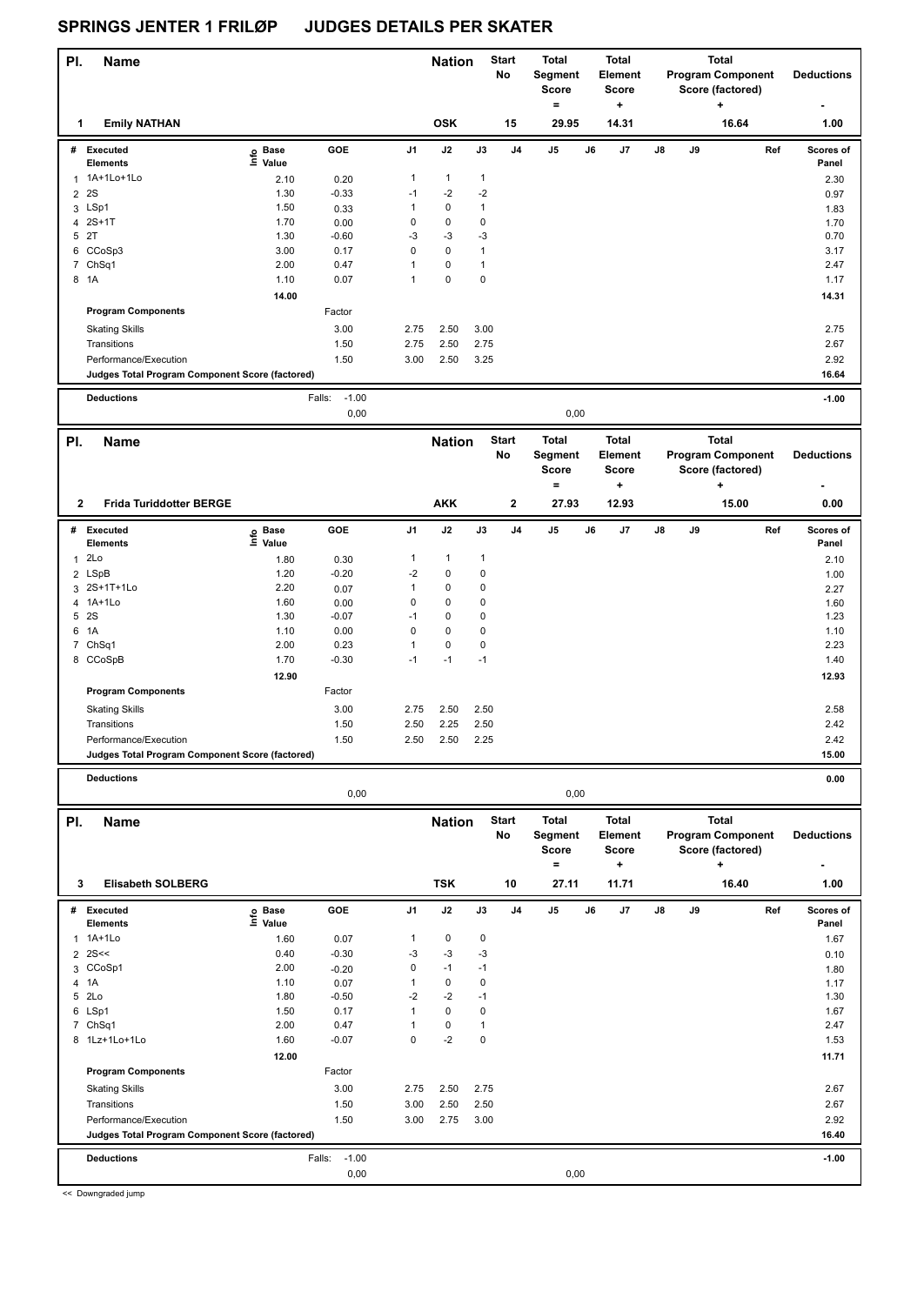<< Downgraded jump

| PI. | <b>Name</b>                                     |                              |            |                | <b>Nation</b> |             | <b>Start</b><br><b>No</b> | <b>Total</b><br>Segment<br>Score<br>$\equiv$        | <b>Total</b><br>Element<br>Score<br>٠  |    |    | <b>Total</b><br><b>Program Component</b><br>Score (factored)              | <b>Deductions</b>  |
|-----|-------------------------------------------------|------------------------------|------------|----------------|---------------|-------------|---------------------------|-----------------------------------------------------|----------------------------------------|----|----|---------------------------------------------------------------------------|--------------------|
| 4   | <b>Kari-Sofie TELLEFSEN</b>                     |                              |            |                | <b>OSK</b>    |             | 5                         | 26.60                                               | 11.60                                  |    |    | 15.00                                                                     | 0.00               |
| #   | Executed<br><b>Elements</b>                     | <b>Base</b><br>١nfo<br>Value | <b>GOE</b> | J <sub>1</sub> | J2            | J3          | J <sub>4</sub>            | J <sub>5</sub>                                      | J7<br>J6                               | J8 | J9 | Ref                                                                       | Scores of<br>Panel |
| 1   | 1F                                              | 0.50                         | 0.13       | $\mathbf{1}$   | $\mathbf{1}$  | $\mathbf 0$ |                           |                                                     |                                        |    |    |                                                                           | 0.63               |
| 2   | 2S                                              | 1.30                         | 0.00       | 0              | $\mathbf 0$   | $\mathbf 0$ |                           |                                                     |                                        |    |    |                                                                           | 1.30               |
|     | 3 LSpB                                          | 1.20                         | 0.00       | 0              | $\mathbf 0$   | $\pmb{0}$   |                           |                                                     |                                        |    |    |                                                                           | 1.20               |
|     | 4 ChSq1                                         | 2.00                         | 0.23       | 1              | $\mathbf 0$   | 0           |                           |                                                     |                                        |    |    |                                                                           | 2.23               |
| 5   | 1A                                              | 1.10                         | 0.07       | 1              | $\mathbf 0$   | $\mathbf 0$ |                           |                                                     |                                        |    |    |                                                                           | 1.17               |
| 6   | 1Lo+1Lo+1Lo                                     | 1.50                         | 0.07       | 1              | $\mathbf 0$   | $\mathbf 0$ |                           |                                                     |                                        |    |    |                                                                           | 1.57               |
|     | $7.1A+1T$                                       | 1.50                         | 0.00       | $\Omega$       | $\mathbf 0$   | 0           |                           |                                                     |                                        |    |    |                                                                           | 1.50               |
|     | 8 CCoSp1                                        | 2.00                         | 0.00       | $\mathbf 0$    | $\mathbf 0$   | $\mathbf 0$ |                           |                                                     |                                        |    |    |                                                                           | 2.00               |
|     |                                                 | 11.10                        |            |                |               |             |                           |                                                     |                                        |    |    |                                                                           | 11.60              |
|     | <b>Program Components</b>                       |                              | Factor     |                |               |             |                           |                                                     |                                        |    |    |                                                                           |                    |
|     | <b>Skating Skills</b>                           |                              | 3.00       | 2.50           | 2.50          | 2.50        |                           |                                                     |                                        |    |    |                                                                           | 2.50               |
|     | Transitions                                     |                              | 1.50       | 3.00           | 2.25          | 2.25        |                           |                                                     |                                        |    |    |                                                                           | 2.50               |
|     | Performance/Execution                           |                              | 1.50       | 2.50           | 2.50          | 2.50        |                           |                                                     |                                        |    |    |                                                                           | 2.50               |
|     | Judges Total Program Component Score (factored) |                              |            |                |               |             |                           |                                                     |                                        |    |    |                                                                           | 15.00              |
|     | <b>Deductions</b>                               |                              |            |                |               |             |                           |                                                     |                                        |    |    |                                                                           | 0.00               |
|     |                                                 |                              | 0,00       |                |               |             |                           | 0,00                                                |                                        |    |    |                                                                           |                    |
| PI. | <b>Name</b>                                     |                              |            |                | <b>Nation</b> |             | <b>Start</b><br>No        | <b>Total</b><br>Segment<br><b>Score</b><br>$\equiv$ | <b>Total</b><br>Element<br>Score<br>۰. |    |    | <b>Total</b><br><b>Program Component</b><br>Score (factored)<br>$\ddot{}$ | <b>Deductions</b>  |
| 5   | <b>Madeleine ERIKSEN</b>                        |                              |            |                | <b>OSK</b>    |             | 6                         | 23.58                                               | 10.47                                  |    |    | 15.11                                                                     | 2.00               |

| #              | Executed<br><b>Elements</b>                     | e Base<br>E Value<br>Value | GOE               | J <sub>1</sub> | J2           | J3          | J <sub>4</sub> | J5 | J6   | J <sub>7</sub> | $\mathsf{J}8$ | J9 | Ref | Scores of<br>Panel |
|----------------|-------------------------------------------------|----------------------------|-------------------|----------------|--------------|-------------|----------------|----|------|----------------|---------------|----|-----|--------------------|
| $\overline{1}$ | 2Lo                                             | 1.80                       | $-0.90$           | $-3$           | $-3$         | $-3$        |                |    |      |                |               |    |     | 0.90               |
| $\overline{2}$ | 1F                                              | 0.50                       | 0.20              | 1              | $\mathbf{1}$ | 1           |                |    |      |                |               |    |     | 0.70               |
|                | $3 \, 2S+2T<<$                                  | 1.70                       | $-0.40$           | $-2$           | $-2$         | $-2$        |                |    |      |                |               |    |     | 1.30               |
|                | 4 CCoSp1                                        | 2.00                       | 0.50              | 1              | $\mathbf{1}$ | 1           |                |    |      |                |               |    |     | 2.50               |
|                | 5 ChSq1                                         | 2.00                       | 0.47              | 1              | $\mathbf 0$  | 1           |                |    |      |                |               |    |     | 2.47               |
|                | 6 1A+1Lo                                        | 1.60                       | $-0.20$           | $-1$           | $-1$         | $-1$        |                |    |      |                |               |    |     | 1.40               |
|                | $7$ 2T <<                                       | 0.40                       | $-0.30$           | $-3$           | $-3$         | $-3$        |                |    |      |                |               |    |     | 0.10               |
|                | 8 LSpB                                          | 1.20                       | $-0.10$           | $-1$           | 0            | $\mathbf 0$ |                |    |      |                |               |    |     | 1.10               |
|                |                                                 | 11.20                      |                   |                |              |             |                |    |      |                |               |    |     | 10.47              |
|                | <b>Program Components</b>                       |                            | Factor            |                |              |             |                |    |      |                |               |    |     |                    |
|                | <b>Skating Skills</b>                           |                            | 3.00              | 2.50           | 2.50         | 2.75        |                |    |      |                |               |    |     | 2.58               |
|                | Transitions                                     |                            | 1.50              | 2.00           | 2.25         | 2.75        |                |    |      |                |               |    |     | 2.33               |
|                | Performance/Execution                           |                            | 1.50              | 2.50           | 2.50         | 2.75        |                |    |      |                |               |    |     | 2.58               |
|                | Judges Total Program Component Score (factored) |                            |                   |                |              |             |                |    |      |                |               |    |     | 15.11              |
|                | <b>Deductions</b>                               |                            | Falls:<br>$-2.00$ |                |              |             |                |    |      |                |               |    |     | $-2.00$            |
|                |                                                 |                            | 0,00              |                |              |             |                |    | 0,00 |                |               |    |     |                    |

| PI. | <b>Name</b>                                     |                            |                   |                | <b>Nation</b> |             | <b>Start</b><br>No | <b>Total</b><br>Segment<br><b>Score</b> |      | <b>Total</b><br>Element<br><b>Score</b> |               |    | <b>Total</b><br><b>Program Component</b><br>Score (factored) | <b>Deductions</b>         |
|-----|-------------------------------------------------|----------------------------|-------------------|----------------|---------------|-------------|--------------------|-----------------------------------------|------|-----------------------------------------|---------------|----|--------------------------------------------------------------|---------------------------|
|     |                                                 |                            |                   |                |               |             |                    | $\equiv$                                |      | ÷                                       |               |    | ÷                                                            |                           |
| 6   | <b>Emilie Aastad NYLÉN</b>                      |                            |                   |                | OI            |             | 13                 | 23.54                                   |      | 9.78                                    |               |    | 14.76                                                        | 1.00                      |
| #   | Executed<br><b>Elements</b>                     | e Base<br>E Value<br>Value | GOE               | J <sub>1</sub> | J2            | J3          | J <sub>4</sub>     | J5                                      | J6   | J7                                      | $\mathsf{J}8$ | J9 | Ref                                                          | <b>Scores of</b><br>Panel |
|     | 1 <sup>2</sup>                                  | 1.30                       | 0.00              | 0              | 0             | 0           |                    |                                         |      |                                         |               |    |                                                              | 1.30                      |
|     | 2 CCoSpB                                        | 1.70                       | 0.00              | 0              | 0             | $\mathbf 0$ |                    |                                         |      |                                         |               |    |                                                              | 1.70                      |
| 3   | Ch <sub>Sq1</sub>                               | 2.00                       | 0.47              |                | $\mathbf{1}$  | 0           |                    |                                         |      |                                         |               |    |                                                              | 2.47                      |
|     | 4 1F+1A+1T+SEQ                                  | 1.28                       | 0.00              | 0              | 0             | 0           |                    |                                         |      |                                         |               |    |                                                              | 1.28                      |
| 5   | 1A                                              | 1.10                       | $-0.27$           | $-1$           | $-2$          | $-1$        |                    |                                         |      |                                         |               |    |                                                              | 0.83                      |
|     | 6 LSpB                                          | 1.20                       | $-0.20$           | $-2$           | 0             | $\mathbf 0$ |                    |                                         |      |                                         |               |    |                                                              | 1.00                      |
|     | 7 2S                                            | 1.30                       | $-0.60$           | $-3$           | $-3$          | $-3$        |                    |                                         |      |                                         |               |    |                                                              | 0.70                      |
|     | 8 1F                                            | 0.50                       | 0.00              | 0              | 0             | $\mathbf 0$ |                    |                                         |      |                                         |               |    |                                                              | 0.50                      |
|     |                                                 | 10.38                      |                   |                |               |             |                    |                                         |      |                                         |               |    |                                                              | 9.78                      |
|     | <b>Program Components</b>                       |                            | Factor            |                |               |             |                    |                                         |      |                                         |               |    |                                                              |                           |
|     | <b>Skating Skills</b>                           |                            | 3.00              | 2.25           | 2.50          | 2.50        |                    |                                         |      |                                         |               |    |                                                              | 2.42                      |
|     | Transitions                                     |                            | 1.50              | 2.75           | 2.50          | 2.00        |                    |                                         |      |                                         |               |    |                                                              | 2.42                      |
|     | Performance/Execution                           |                            | 1.50              | 3.00           | 2.50          | 2.25        |                    |                                         |      |                                         |               |    |                                                              | 2.58                      |
|     | Judges Total Program Component Score (factored) |                            |                   |                |               |             |                    |                                         |      |                                         |               |    |                                                              | 14.76                     |
|     | <b>Deductions</b>                               |                            | $-1.00$<br>Falls: |                |               |             |                    |                                         |      |                                         |               |    |                                                              | $-1.00$                   |
|     |                                                 |                            | 0,00              |                |               |             |                    |                                         | 0,00 |                                         |               |    |                                                              |                           |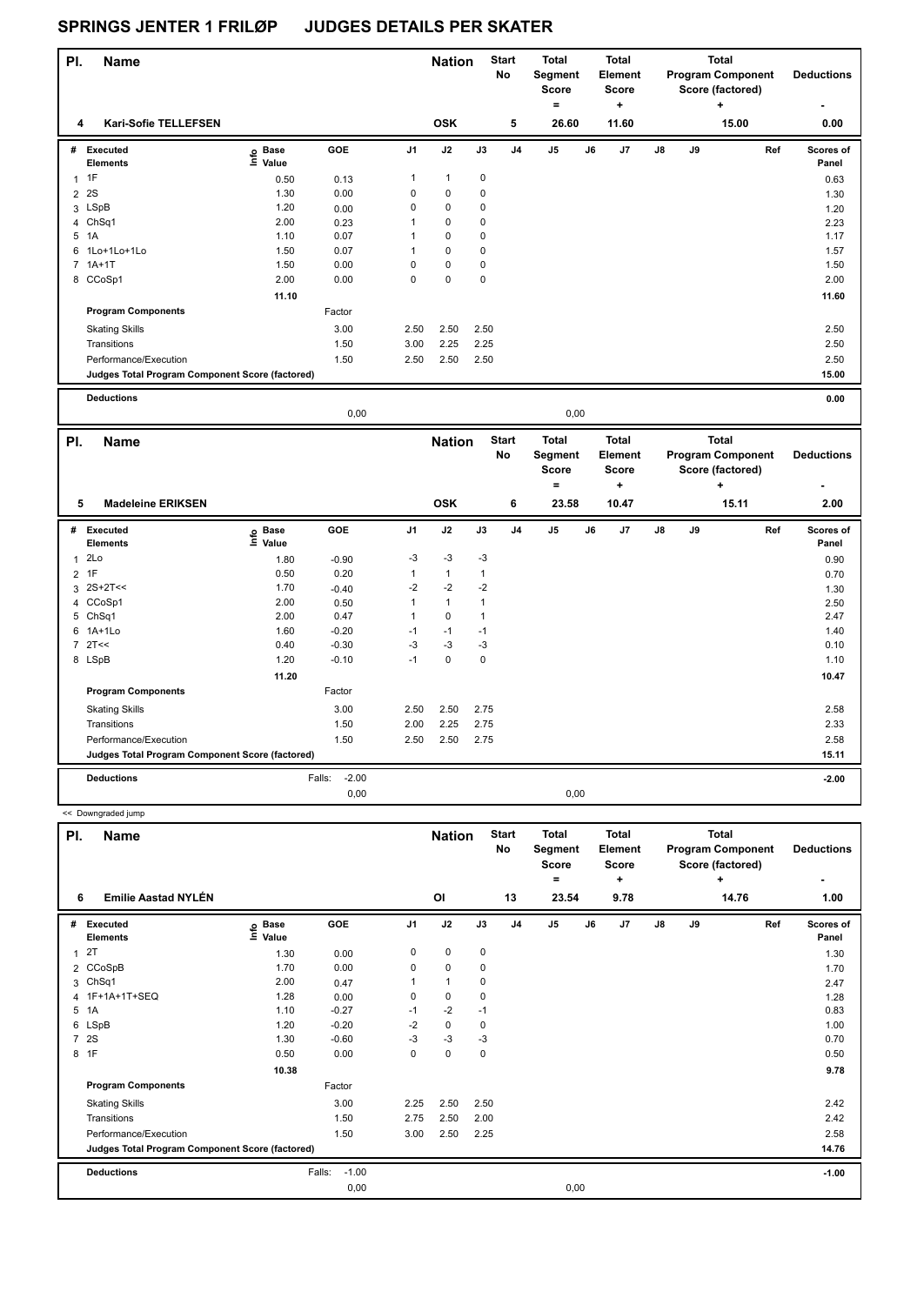| PI.            | <b>Name</b>                                     |                   |         |                | <b>Nation</b> |      | <b>Start</b><br>No | <b>Total</b><br>Segment<br>Score<br>۰ |      | <b>Total</b><br>Element<br>Score<br>$\ddot{}$ |               |    | <b>Total</b><br><b>Program Component</b><br>Score (factored)<br>+ | <b>Deductions</b>  |
|----------------|-------------------------------------------------|-------------------|---------|----------------|---------------|------|--------------------|---------------------------------------|------|-----------------------------------------------|---------------|----|-------------------------------------------------------------------|--------------------|
| 7              | Andrea HAGEN-ØYE                                |                   |         |                | <b>SKK</b>    |      | 1                  | 23.44                                 |      | 10.07                                         |               |    | 13.37                                                             | 0.00               |
| #              | <b>Executed</b><br><b>Elements</b>              | e Base<br>⊆ Value | GOE     | J <sub>1</sub> | J2            | J3   | J <sub>4</sub>     | J <sub>5</sub>                        | J6   | J7                                            | $\mathsf{J}8$ | J9 | Ref                                                               | Scores of<br>Panel |
| 1              | 1A                                              | 1.10              | 0.07    | 1              | $\mathbf 0$   | 0    |                    |                                       |      |                                               |               |    |                                                                   | 1.17               |
| $\overline{2}$ | 2S<                                             | 0.90              | $-0.33$ | $-1$           | $-2$          | $-2$ |                    |                                       |      |                                               |               |    |                                                                   | 0.57               |
|                | $3$ 2T <<                                       | 0.40              | $-0.20$ | $-2$           | $-2$          | $-2$ |                    |                                       |      |                                               |               |    |                                                                   | 0.20               |
|                | 4 CCoSpB                                        | 1.70              | $-0.40$ | $-2$           | $-1$          | $-1$ |                    |                                       |      |                                               |               |    |                                                                   | 1.30               |
|                | 5 1F+1Lo                                        | 1.00              | 0.00    | 0              | $\mathbf 0$   | 0    |                    |                                       |      |                                               |               |    |                                                                   | 1.00               |
|                | 6 ChSq1                                         | 2.00              | 0.00    | 0              | 0             | 0    |                    |                                       |      |                                               |               |    |                                                                   | 2.00               |
|                | 7 1A+1Lo+1Lo                                    | 2.10              | $-0.07$ | $-1$           | $\pmb{0}$     | 0    |                    |                                       |      |                                               |               |    |                                                                   | 2.03               |
|                | 8 FSSp1                                         | 2.00              | $-0.20$ | 0              | $-1$          | $-1$ |                    |                                       |      |                                               |               |    |                                                                   | 1.80               |
|                |                                                 | 11.20             |         |                |               |      |                    |                                       |      |                                               |               |    |                                                                   | 10.07              |
|                | <b>Program Components</b>                       |                   | Factor  |                |               |      |                    |                                       |      |                                               |               |    |                                                                   |                    |
|                | <b>Skating Skills</b>                           |                   | 3.00    | 2.25           | 2.50          | 2.25 |                    |                                       |      |                                               |               |    |                                                                   | 2.33               |
|                | Transitions                                     |                   | 1.50    | 2.50           | 2.50          | 2.25 |                    |                                       |      |                                               |               |    |                                                                   | 2.42               |
|                | Performance/Execution                           |                   | 1.50    | 1.75           | 1.75          | 2.00 |                    |                                       |      |                                               |               |    |                                                                   | 1.83               |
|                | Judges Total Program Component Score (factored) |                   |         |                |               |      |                    |                                       |      |                                               |               |    |                                                                   | 13.37              |
|                | <b>Deductions</b>                               |                   |         |                |               |      |                    |                                       |      |                                               |               |    |                                                                   | 0.00               |
|                |                                                 |                   | 0,00    |                |               |      |                    |                                       | 0,00 |                                               |               |    |                                                                   |                    |

< Under-rotated jump << Downgraded jump

| PI. | <b>Name</b>                                     |                   |                   |                | <b>Nation</b> |             | <b>Start</b><br>No | <b>Total</b><br>Segment<br><b>Score</b><br>$=$ |    | <b>Total</b><br><b>Element</b><br><b>Score</b><br>+ |               |    | <b>Total</b><br><b>Program Component</b><br>Score (factored)<br>$\ddot{}$ | <b>Deductions</b>  |
|-----|-------------------------------------------------|-------------------|-------------------|----------------|---------------|-------------|--------------------|------------------------------------------------|----|-----------------------------------------------------|---------------|----|---------------------------------------------------------------------------|--------------------|
| 8   | <b>Juliane ASBERG</b>                           |                   |                   |                | <b>SSK</b>    |             | 8                  | 21.16                                          |    | 9.53                                                |               |    | 12.63                                                                     | 1.00               |
| #   | Executed<br><b>Elements</b>                     | e Base<br>E Value | GOE               | J <sub>1</sub> | J2            | J3          | J <sub>4</sub>     | J <sub>5</sub>                                 | J6 | J7                                                  | $\mathsf{J}8$ | J9 | Ref                                                                       | Scores of<br>Panel |
|     | $1.1A+1T$                                       | 1.50              | $-0.20$           | $-1$           | $-1$          | $-1$        |                    |                                                |    |                                                     |               |    |                                                                           | 1.30               |
|     | 2 1F+1T+1Lo                                     | 1.40              | $-0.07$           | 0              | $-1$          | $-1$        |                    |                                                |    |                                                     |               |    |                                                                           | 1.33               |
|     | 3 ChSp1                                         | 2.00              | $-0.17$           | 0              | $-1$          | 0           |                    |                                                |    |                                                     |               |    |                                                                           | 1.83               |
|     | 4 2T                                            | 1.30              | $-0.60$           | $-3$           | $-3$          | $-3$        |                    |                                                |    |                                                     |               |    |                                                                           | 0.70               |
|     | 5 LSpB                                          | 1.20              | $-0.30$           | $-1$           | $-1$          | $-1$        |                    |                                                |    |                                                     |               |    |                                                                           | 0.90               |
| 6   | 2S                                              | 1.30              | $-0.33$           | $-1$           | $-2$          | $-2$        |                    |                                                |    |                                                     |               |    |                                                                           | 0.97               |
|     | 7 1A                                            | 1.10              | 0.00              | 0              | 0             | 0           |                    |                                                |    |                                                     |               |    |                                                                           | 1.10               |
|     | 8 CCoSpB                                        | 1.70              | $-0.30$           | $-1$           | $-2$          | $\mathbf 0$ |                    |                                                |    |                                                     |               |    |                                                                           | 1.40               |
|     |                                                 | 11.50             |                   |                |               |             |                    |                                                |    |                                                     |               |    |                                                                           | 9.53               |
|     | <b>Program Components</b>                       |                   | Factor            |                |               |             |                    |                                                |    |                                                     |               |    |                                                                           |                    |
|     | <b>Skating Skills</b>                           |                   | 3.00              | 1.75           | 2.00          | 2.00        |                    |                                                |    |                                                     |               |    |                                                                           | 1.92               |
|     | Transitions                                     |                   | 1.50              | 2.25           | 1.75          | 2.25        |                    |                                                |    |                                                     |               |    |                                                                           | 2.08               |
|     | Performance/Execution                           |                   | 1.50              | 2.75           | 2.00          | 2.75        |                    |                                                |    |                                                     |               |    |                                                                           | 2.50               |
|     | Judges Total Program Component Score (factored) |                   |                   |                |               |             |                    |                                                |    |                                                     |               |    |                                                                           | 12.63              |
|     | <b>Deductions</b>                               |                   | $-1.00$<br>Falls: |                |               |             |                    |                                                |    |                                                     |               |    |                                                                           | $-1.00$            |

0,00 0,00

| PI. | <b>Name</b>                                     |                            |                   |                | <b>Nation</b> |      | <b>Start</b><br>No | <b>Total</b><br>Segment<br><b>Score</b><br>$=$ |      | Total<br>Element<br><b>Score</b><br>٠ |               |    | <b>Total</b><br><b>Program Component</b><br>Score (factored)<br>÷ | <b>Deductions</b><br>٠ |
|-----|-------------------------------------------------|----------------------------|-------------------|----------------|---------------|------|--------------------|------------------------------------------------|------|---------------------------------------|---------------|----|-------------------------------------------------------------------|------------------------|
| 9   | Kamilla Haga SOLEM                              |                            |                   |                | <b>BSK</b>    |      | $\overline{7}$     | 20.74                                          |      | 9.73                                  |               |    | 12.01                                                             | 1.00                   |
| #   | Executed<br><b>Elements</b>                     | e Base<br>⊑ Value<br>Value | <b>GOE</b>        | J <sub>1</sub> | J2            | J3   | J <sub>4</sub>     | J <sub>5</sub>                                 | J6   | J <sub>7</sub>                        | $\mathsf{J}8$ | J9 | Ref                                                               | Scores of<br>Panel     |
|     | $1 \t1A$                                        | 1.10                       | 0.13              | 1              | $\mathbf{1}$  | 0    |                    |                                                |      |                                       |               |    |                                                                   | 1.23                   |
|     | 2 CCoSp2                                        | 2.50                       | 0.00              | 0              | $\mathbf 0$   | 0    |                    |                                                |      |                                       |               |    |                                                                   | 2.50                   |
|     | 3 <sup>1</sup>                                  | 0.40                       | $-0.30$           | -3             | $-3$          | $-3$ |                    |                                                |      |                                       |               |    |                                                                   | 0.10                   |
|     | 4 1A+1T                                         | 1.50                       | $-0.33$           | $-1$           | $-2$          | $-2$ |                    |                                                |      |                                       |               |    |                                                                   | 1.17                   |
| 5   | ChSq1                                           | 2.00                       | 0.00              | 0              | $\mathbf 0$   | 0    |                    |                                                |      |                                       |               |    |                                                                   | 2.00                   |
|     | 6 2S                                            | 1.30                       | $-0.27$           | $-1$           | $-2$          | $-1$ |                    |                                                |      |                                       |               |    |                                                                   | 1.03                   |
|     | 7 2T                                            | 1.30                       | $-0.60$           | -3             | $-3$          | -3   |                    |                                                |      |                                       |               |    |                                                                   | 0.70                   |
|     | 8 FCSpB                                         | 1.60                       | $-0.60$           | $-2$           | $-2$          | $-2$ |                    |                                                |      |                                       |               |    |                                                                   | 1.00                   |
|     |                                                 | 11.70                      |                   |                |               |      |                    |                                                |      |                                       |               |    |                                                                   | 9.73                   |
|     | <b>Program Components</b>                       |                            | Factor            |                |               |      |                    |                                                |      |                                       |               |    |                                                                   |                        |
|     | <b>Skating Skills</b>                           |                            | 3.00              | 1.75           | 2.00          | 2.25 |                    |                                                |      |                                       |               |    |                                                                   | 2.00                   |
|     | Transitions                                     |                            | 1.50              | 1.75           | 1.75          | 1.75 |                    |                                                |      |                                       |               |    |                                                                   | 1.75                   |
|     | Performance/Execution                           |                            | 1.50              | 2.25           | 2.25          | 2.25 |                    |                                                |      |                                       |               |    |                                                                   | 2.25                   |
|     | Judges Total Program Component Score (factored) |                            |                   |                |               |      |                    |                                                |      |                                       |               |    |                                                                   | 12.01                  |
|     | <b>Deductions</b>                               |                            | $-1.00$<br>Falls: |                |               |      |                    |                                                |      |                                       |               |    |                                                                   | $-1.00$                |
|     |                                                 |                            | 0,00              |                |               |      |                    |                                                | 0,00 |                                       |               |    |                                                                   |                        |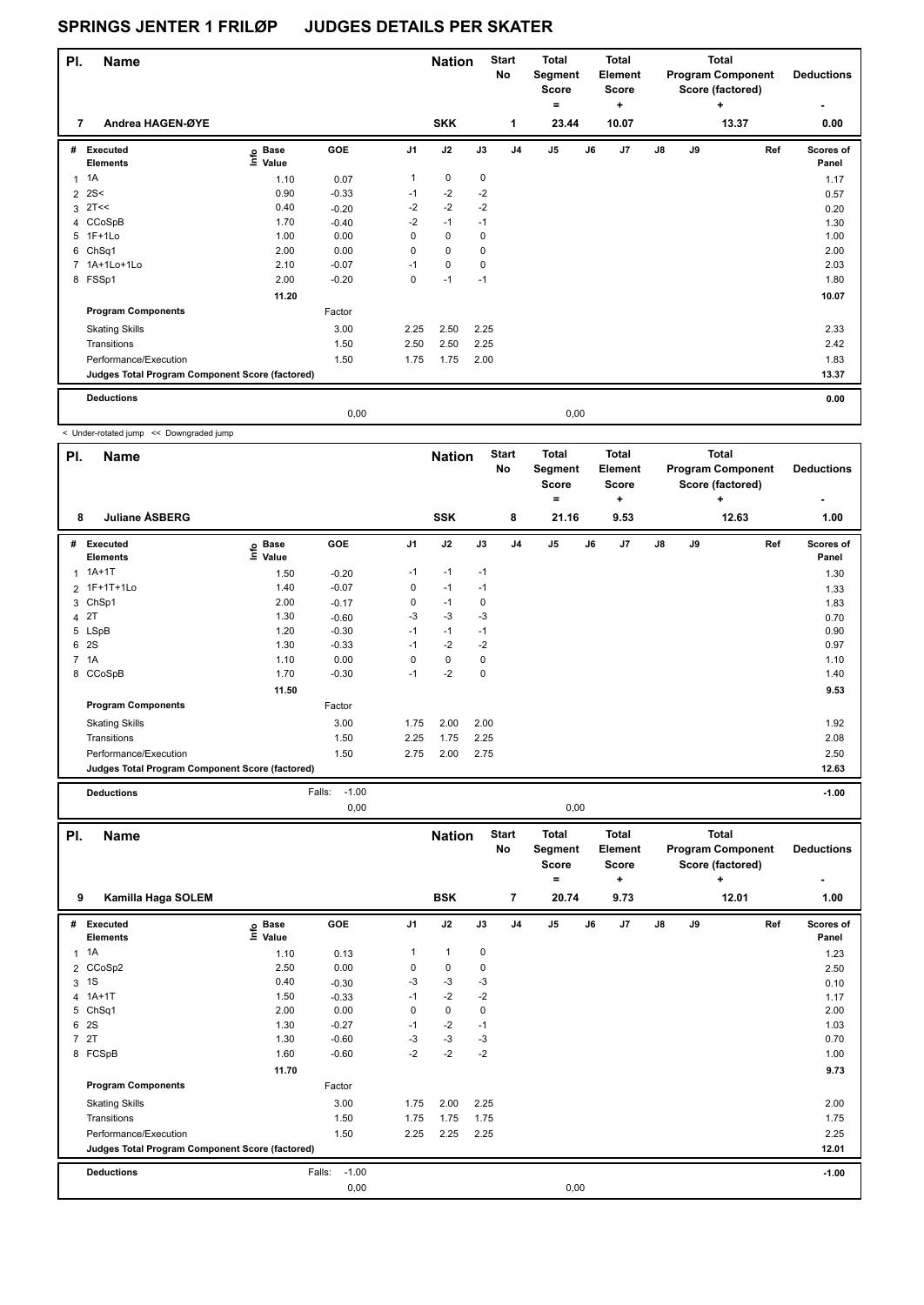| PI.            | <b>Name</b>                                     |   |                                  |                   |                | <b>Nation</b> |                          | <b>Start</b><br>No | <b>Total</b><br>Segment<br>Score<br>۰ |      | <b>Total</b><br>Element<br>Score<br>٠ |               |    | <b>Total</b><br><b>Program Component</b><br>Score (factored)<br>٠ | <b>Deductions</b>  |
|----------------|-------------------------------------------------|---|----------------------------------|-------------------|----------------|---------------|--------------------------|--------------------|---------------------------------------|------|---------------------------------------|---------------|----|-------------------------------------------------------------------|--------------------|
| 10             | <b>Maria Tran HILLESTAD</b>                     |   |                                  |                   |                | <b>OSK</b>    |                          | 4                  | 19.17                                 |      | 8.42                                  |               |    | 11.75                                                             | 1.00               |
| #              | Executed<br><b>Elements</b>                     |   | <b>Base</b><br>e Base<br>⊆ Value | GOE               | J <sub>1</sub> | J2            | J3                       | J <sub>4</sub>     | J <sub>5</sub>                        | J6   | J7                                    | $\mathsf{J}8$ | J9 | Ref                                                               | Scores of<br>Panel |
| 1              | 1A+1Lo                                          |   | 1.60                             | 0.00              | 0              | $\mathbf 0$   | $\mathbf 0$              |                    |                                       |      |                                       |               |    |                                                                   | 1.60               |
| $\overline{2}$ | <b>2S</b>                                       |   | 1.30                             | 0.00              | 0              | 0             | 0                        |                    |                                       |      |                                       |               |    |                                                                   | 1.30               |
|                | 3 LSpB                                          |   | 1.20                             | $-0.20$           | 0              | $-1$          | $-1$                     |                    |                                       |      |                                       |               |    |                                                                   | 1.00               |
|                | 4 2S<+SEQ                                       |   | 0.72                             | $-0.60$           | $-3$           | $-3$          | $-3$                     |                    |                                       |      |                                       |               |    |                                                                   | 0.12               |
|                | 5 1Lz*+1Lo*                                     | e | 0.00                             | 0.00              | $\sim$         | $\sim$        | $\overline{\phantom{a}}$ |                    |                                       |      |                                       |               |    |                                                                   | 0.00               |
|                | 6 CCoSpB                                        |   | 1.70                             | $-0.30$           | $-1$           | $-1$          | $-1$                     |                    |                                       |      |                                       |               |    |                                                                   | 1.40               |
| $\overline{7}$ | ChSq1                                           |   | 2.00                             | $-0.17$           | $-1$           | $\mathbf 0$   | $\mathbf 0$              |                    |                                       |      |                                       |               |    |                                                                   | 1.83               |
|                | 8 1A                                            |   | 1.10                             | 0.07              | $\mathbf{1}$   | $\mathbf 0$   | $\mathbf 0$              |                    |                                       |      |                                       |               |    |                                                                   | 1.17               |
|                |                                                 |   | 9.62                             |                   |                |               |                          |                    |                                       |      |                                       |               |    |                                                                   | 8.42               |
|                | <b>Program Components</b>                       |   |                                  | Factor            |                |               |                          |                    |                                       |      |                                       |               |    |                                                                   |                    |
|                | <b>Skating Skills</b>                           |   |                                  | 3.00              | 1.75           | 2.00          | 2.25                     |                    |                                       |      |                                       |               |    |                                                                   | 2.00               |
|                | Transitions                                     |   |                                  | 1.50              | 1.50           | 1.75          | 2.00                     |                    |                                       |      |                                       |               |    |                                                                   | 1.75               |
|                | Performance/Execution                           |   |                                  | 1.50              | 2.00           | 2.25          | 2.00                     |                    |                                       |      |                                       |               |    |                                                                   | 2.08               |
|                | Judges Total Program Component Score (factored) |   |                                  |                   |                |               |                          |                    |                                       |      |                                       |               |    |                                                                   | 11.75              |
|                | <b>Deductions</b>                               |   |                                  | $-1.00$<br>Falls: |                |               |                          |                    |                                       |      |                                       |               |    |                                                                   | $-1.00$            |
|                |                                                 |   |                                  | 0.00              |                |               |                          |                    |                                       | 0,00 |                                       |               |    |                                                                   |                    |

< Under-rotated jump \* Invalid element e Jump take off with wrong edge

| PI.          | <b>Name</b>                                     |                   |                   |                          | <b>Nation</b>            |      | <b>Start</b><br>No | <b>Total</b><br>Segment<br><b>Score</b><br>$\equiv$ |    | <b>Total</b><br>Element<br><b>Score</b><br>٠ |               |    | <b>Total</b><br><b>Program Component</b><br>Score (factored)<br>÷ | <b>Deductions</b>         |
|--------------|-------------------------------------------------|-------------------|-------------------|--------------------------|--------------------------|------|--------------------|-----------------------------------------------------|----|----------------------------------------------|---------------|----|-------------------------------------------------------------------|---------------------------|
| 11           | Silje SLETTERØD                                 |                   |                   |                          | <b>TT</b>                |      | 3                  | 16.86                                               |    | 7.10                                         |               |    | 10.76                                                             | 1.00                      |
| #            | Executed<br><b>Elements</b>                     | e Base<br>E Value | GOE               | J <sub>1</sub>           | J2                       | J3   | J <sub>4</sub>     | J <sub>5</sub>                                      | J6 | J7                                           | $\mathsf{J}8$ | J9 | Ref                                                               | <b>Scores of</b><br>Panel |
| $\mathbf{1}$ | 1A                                              | 1.10              | 0.00              | 0                        | 0                        | 0    |                    |                                                     |    |                                              |               |    |                                                                   | 1.10                      |
|              | 2 1F+1Lo+1Lo                                    | 1.50              | 0.00              | 0                        | $\mathbf 0$              | 0    |                    |                                                     |    |                                              |               |    |                                                                   | 1.50                      |
| 3            | 2S                                              | 1.30              | $-0.60$           | -3                       | $-3$                     | $-3$ |                    |                                                     |    |                                              |               |    |                                                                   | 0.70                      |
|              | 4 CCoSpB                                        | 1.70              | $-0.50$           | $-2$                     | $-2$                     | $-1$ |                    |                                                     |    |                                              |               |    |                                                                   | 1.20                      |
|              | 5 1A+1Lo                                        | 1.60              | 0.00              | 0                        | 0                        | 0    |                    |                                                     |    |                                              |               |    |                                                                   | 1.60                      |
| 6            | ChSq0                                           | 0.00              | 0.00              | $\overline{\phantom{0}}$ | $\overline{\phantom{a}}$ |      |                    |                                                     |    |                                              |               |    |                                                                   | 0.00                      |
|              | 7 1F                                            | 0.50              | 0.00              | 0                        | $\mathbf 0$              | 0    |                    |                                                     |    |                                              |               |    |                                                                   | 0.50                      |
|              | 8 LSpB                                          | 1.20              | $-0.70$           | $-2$                     | $-3$                     | $-2$ |                    |                                                     |    |                                              |               |    |                                                                   | 0.50                      |
|              |                                                 | 8.90              |                   |                          |                          |      |                    |                                                     |    |                                              |               |    |                                                                   | 7.10                      |
|              | <b>Program Components</b>                       |                   | Factor            |                          |                          |      |                    |                                                     |    |                                              |               |    |                                                                   |                           |
|              | <b>Skating Skills</b>                           |                   | 3.00              | 2.00                     | 2.00                     | 2.00 |                    |                                                     |    |                                              |               |    |                                                                   | 2.00                      |
|              | Transitions                                     |                   | 1.50              | 1.50                     | 1.50                     | 1.50 |                    |                                                     |    |                                              |               |    |                                                                   | 1.50                      |
|              | Performance/Execution                           |                   | 1.50              | 1.50                     | 1.75                     | 1.75 |                    |                                                     |    |                                              |               |    |                                                                   | 1.67                      |
|              | Judges Total Program Component Score (factored) |                   |                   |                          |                          |      |                    |                                                     |    |                                              |               |    |                                                                   | 10.76                     |
|              | <b>Deductions</b>                               |                   | $-1.00$<br>Falls: |                          |                          |      |                    |                                                     |    |                                              |               |    |                                                                   | $-1.00$                   |

0,00 0,00

| PI. | <b>Name</b>                                     |                   |            |                | <b>Nation</b> |              | <b>Start</b><br>No | <b>Total</b><br>Segment<br><b>Score</b><br>٠ |         | <b>Total</b><br>Element<br><b>Score</b><br>٠ |               |    | <b>Total</b><br><b>Program Component</b><br>Score (factored)<br>÷ | <b>Deductions</b><br>٠ |
|-----|-------------------------------------------------|-------------------|------------|----------------|---------------|--------------|--------------------|----------------------------------------------|---------|----------------------------------------------|---------------|----|-------------------------------------------------------------------|------------------------|
| 12  | <b>Maria KRISTOFFERSEN</b>                      |                   |            |                | <b>TT</b>     |              | 9                  | 16.82                                        |         | 6.32                                         |               |    | 13.50                                                             | 3.00                   |
| #   | Executed<br><b>Elements</b>                     | e Base<br>⊆ Value | <b>GOE</b> | J <sub>1</sub> | J2            | J3           | J <sub>4</sub>     | J <sub>5</sub>                               | J6      | J7                                           | $\mathsf{J}8$ | J9 | Ref                                                               | Scores of<br>Panel     |
|     | 1 1Lo+1Lo                                       | 1.00              | 0.27       | 2              | $\mathbf{1}$  | $\mathbf{1}$ |                    |                                              |         |                                              |               |    |                                                                   | 1.27                   |
|     | 2 1F+1A+1T+SEQ                                  | 1.28              | $-0.20$    | $-1$           | $-1$          | $-1$         |                    |                                              |         |                                              |               |    |                                                                   | 1.08                   |
|     | $3 \, 2S$                                       | 0.90              | $-0.60$    | -3             | $-3$          | -3           |                    |                                              |         |                                              |               |    |                                                                   | 0.30                   |
|     | 4 ChSq1                                         | 2.00              | $-1.50$    | $-3$           | $-3$          | $-3$         |                    |                                              |         |                                              |               |    |                                                                   | 0.50                   |
|     | 5 1A                                            | 1.10              | $-0.33$    | $-1$           | $-2$          | $-2$         |                    |                                              |         |                                              |               |    |                                                                   | 0.77                   |
|     | 6 LSpB                                          | 1.20              | $-0.70$    | $-2$           | $-3$          | $-2$         |                    |                                              |         |                                              |               |    |                                                                   | 0.50                   |
|     | 7 1F                                            | 0.50              | 0.00       | $\Omega$       | $\mathbf 0$   | $\mathbf 0$  |                    |                                              |         |                                              |               |    |                                                                   | 0.50                   |
|     | 8 CCoSpB                                        | 1.70              | $-0.30$    | $-2$           | $\mathbf 0$   | $-1$         |                    |                                              |         |                                              |               |    |                                                                   | 1.40                   |
|     |                                                 | 9.68              |            |                |               |              |                    |                                              |         |                                              |               |    |                                                                   | 6.32                   |
|     | <b>Program Components</b>                       |                   | Factor     |                |               |              |                    |                                              |         |                                              |               |    |                                                                   |                        |
|     | <b>Skating Skills</b>                           |                   | 3.00       | 2.50           | 2.50          | 2.50         |                    |                                              |         |                                              |               |    |                                                                   | 2.50                   |
|     | Transitions                                     |                   | 1.50       | 1.75           | 2.00          | 2.00         |                    |                                              |         |                                              |               |    |                                                                   | 1.92                   |
|     | Performance/Execution                           |                   | 1.50       | 1.75           | 2.25          | 2.25         |                    |                                              |         |                                              |               |    |                                                                   | 2.08                   |
|     | Judges Total Program Component Score (factored) |                   |            |                |               |              |                    |                                              |         |                                              |               |    |                                                                   | 13.50                  |
|     | <b>Deductions</b>                               | Time violation:   | $-1.00$    |                |               |              |                    | Falls:                                       | $-2.00$ |                                              |               |    |                                                                   | $-3.00$                |
|     |                                                 |                   | 0,00       |                |               |              |                    |                                              | 0,00    |                                              |               |    |                                                                   |                        |

< Under-rotated jump